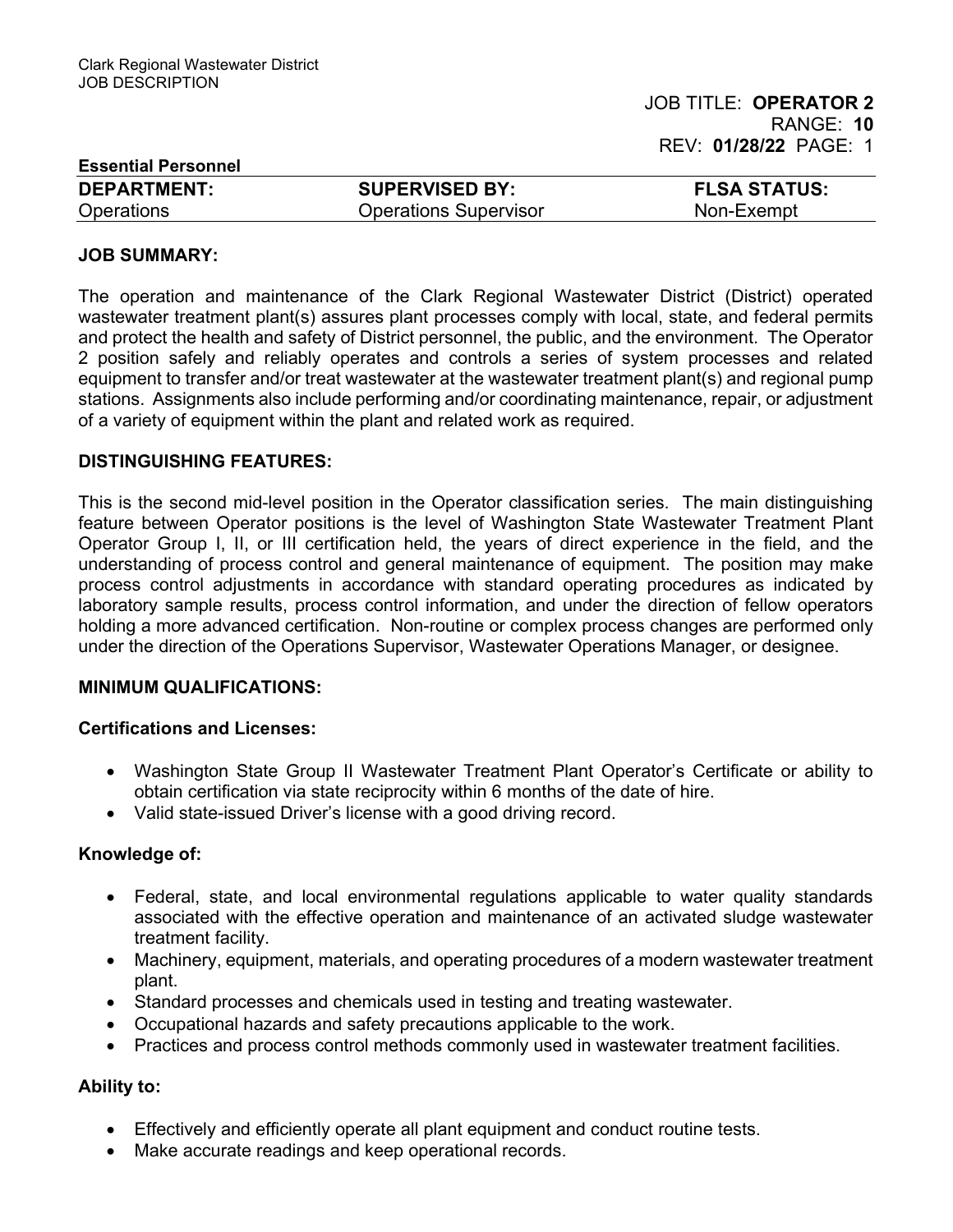## Essential Personnel

| <b>DEPARTMENT:</b> | <b>SUPERVISED BY:</b>        | <b>FLSA STATUS:</b> |
|--------------------|------------------------------|---------------------|
| <b>Operations</b>  | <b>Operations Supervisor</b> | Non-Exempt          |

- Diagnose equipment malfunctions and perform routine maintenance tasks.
- Comprehend and interpret complex technical data.
- Calculate algebraic equations for process control and related performance measures.
- Read and interpret engineered plans and specifications.
- Use a computer to utilize software including, but not limited to, SCADA, CMMS, and MS Office suite to enter data, review data, and generate reports.
- Monitor treatment plant processes and make routine adjustments to those processes to maintain continued compliance with related permits.
- Pass required safety training classes and apply those procedures and concepts to the work environment.
- Wear and properly use personal protective equipment and perform all work in a safe manner.
- Monitor and be aware of the working environment to ensure a secure and safe process for workers and the public.
- Understand and follow directions, effectively adjust to changing priorities, problem-solve, multitask, and be decisive when taking action.
- Establish and maintain effective working relationships with other employees.
- Effectively communicate both formally and informally, in person and in writing, with co-workers and the public.
- Maintain a professional and respectful working environment.
- Safely operate a motor vehicle.

# EDUCATION & EXPERIENCE:

Any combination of education, training, and experience that provides the requisite knowledge, skill, and abilities to successfully perform the duties and fulfill the responsibilities of the position. A typical way to achieve that would be:

- High school diploma or equivalent, and
- Three to five years of experience operating a wastewater treatment plant or directly transferable equivalent experience.

# WORKING CONDITIONS:

- May be subject to frequent standing, walking, sitting, climbing, balancing, stooping, kneeling, twisting, climbing stairs or ladders, or working in confined spaces.
- Work occurs indoors and outdoors in all weather conditions.
- Requires physical capability and mobility to navigate all types of surfaces and terrain.
- Occasionally lift up to 50 pounds.
- May operate heavy equipment.
- Potential exposure to high voltage electrical equipment, raw sewage, and/or odors or other hazardous atmospheres.
- May be assigned to work alone or with others.
- Work may be performed from ladders or scaffolding.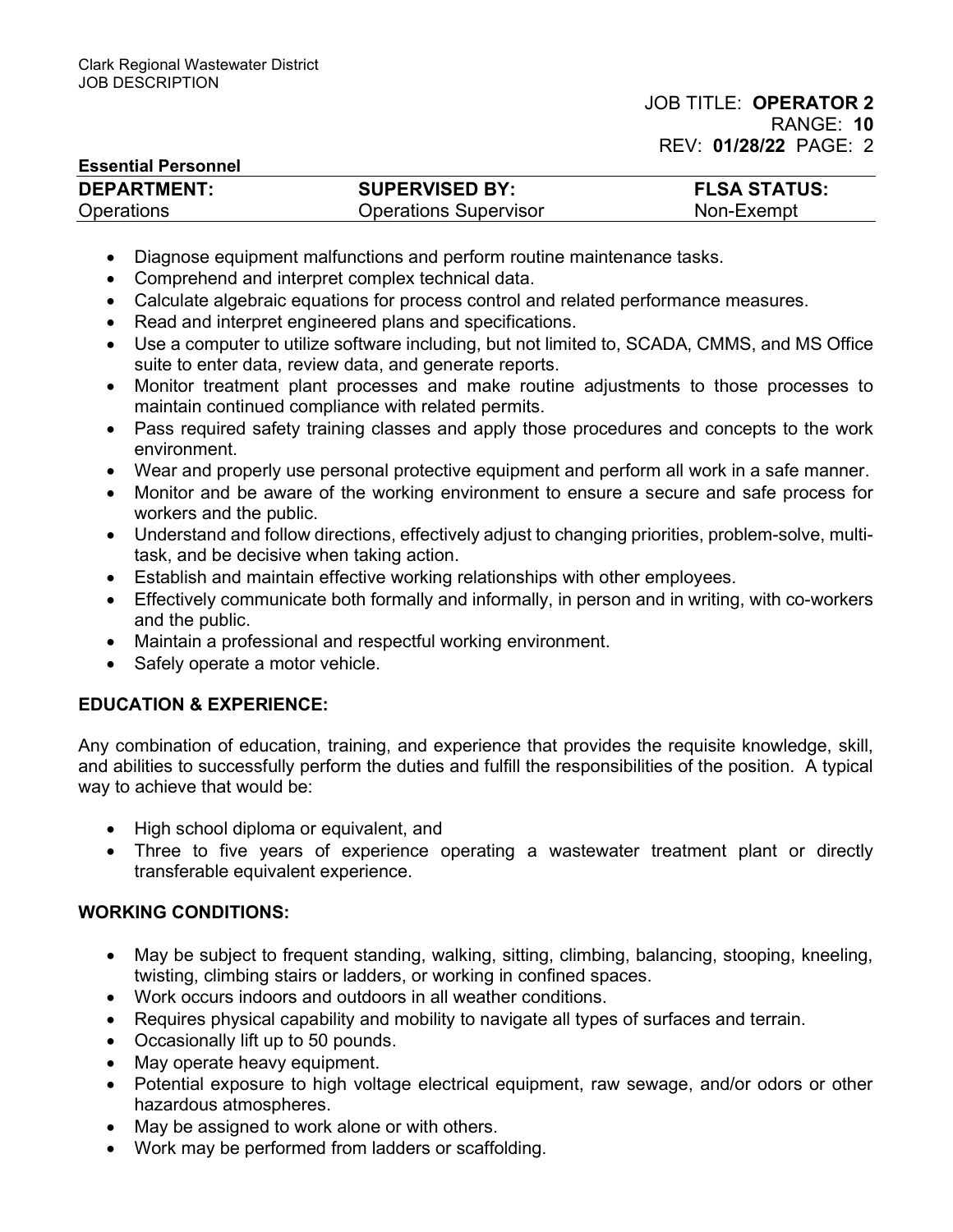| <b>Essential Personnel</b> |                              |                     |  |
|----------------------------|------------------------------|---------------------|--|
| <b>DEPARTMENT:</b>         | <b>SUPERVISED BY:</b>        | <b>FLSA STATUS:</b> |  |
| <b>Operations</b>          | <b>Operations Supervisor</b> | Non-Exempt          |  |

- Wearing and/or using personal protective equipment (PPE) will be required to perform or monitor certain tasks.
- Required to work after regular business hours and in emergency or inclement weather conditions.

## TYPICAL DUTIES & RESPONSIBILITIES:

The duties listed below, while not all-inclusive, are characteristic of the type and level of work associated with this position. Individual positions may perform all or some combination of the duties listed below, as well as other related duties. The District reserves the right to add, modify, or remove duties as appropriate to meet business needs.

Wastewater treatment plant and system operators have the skills, knowledge, and background to perform the following:

- Monitor and accurately record operating conditions, meters, and gauges.
- Collect, preserve, and test water and wastewater samples.
- Perform routine laboratory analysis and process control tests on water, wastewater, sludge, and biosolids.
- Accurately observe, calculate, and interpret results of laboratory analysis and process control testing to determine process adjustments, ensuring compliance with water quality standards and the NPDES permit.
- Accurately record, document, and report information in a variety of organizational platforms specific to treatment plant operations and maintenance and District business needs.
- Regularly inspect equipment and recognize performance changes.
- Add chemicals to maintain water chemistry within certain parameters.
- Operate, clean, inspect, adjust, install, repair, and perform preventive maintenance on equipment typical of a modern wastewater treatment facility, including but not limited to pumps, valves, piping, distribution systems, preliminary and primary treatment equipment, clarifiers, blowers, disinfection equipment, secondary treatment equipment, digesters and appurtenances, and solids processing equipment.
- Follow safety standards.
- Maintain effective working relationships with plant staff, external vendors, regulatory agencies, other District departments, and the public.
- Follow District regulations, codes, policies, practices, and management directives.
- Demonstrate regular and reliable attendance.
- Other duties as assigned.

# RELATIONSHIP WITH OTHERS:

The Operator 2 has regular in-person, telephone, and email contact with other operators, the Operations Supervisor, the Wastewater Operations Manager, maintenance personnel, and occasionally District employees from other departments. The position may also interact with District